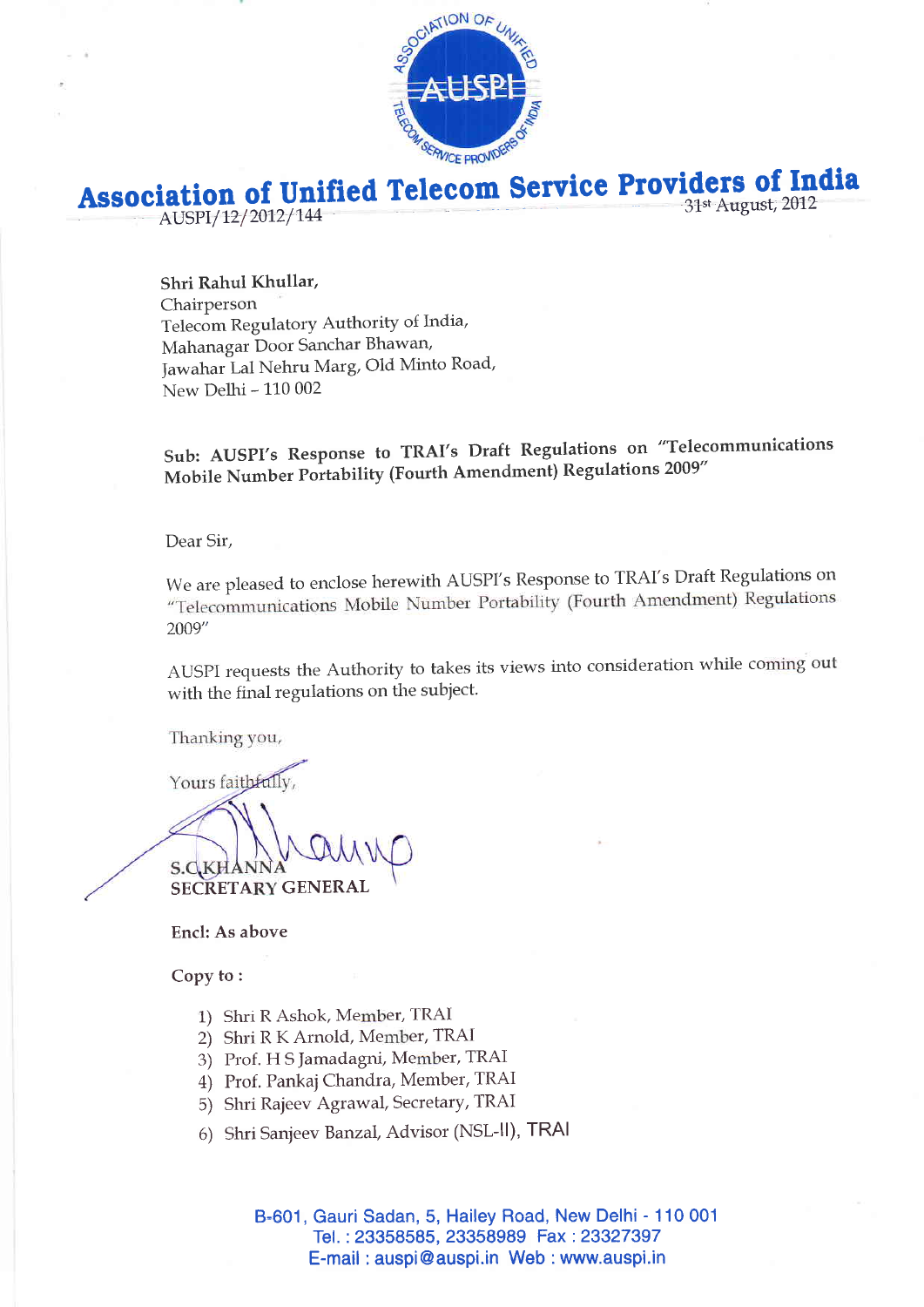

## AUSPI'S RESPONSE TO TRAI ON DRAFT NOTIFICATION ON MOBILE NUMBER PORTABILITY (FOURTH AMENDMENT) REGULATION, 2012

## 1) Re: Financial Disincentives

- i. TRAI has proposed financial disincentive in the draft regulation for Wrongful rejection of porting request and delay in process related timelines in MNP apparently in lieu of court proceedings, which is similar to the compounding charges. The provision of compounding provides flexibility in enforcement and remedial action. The proposal may not only acts as deterrence but also avoid lengthy proceedings.
- ii. The procedure for compounding offense is being followed by SEBI through relevant statutory provisions. There is a process in SEBI for settlement through examination by the high powered committee headed by a retired High Court Judge.
- iii. Department of Central Excise and Customs through statutory notification have also introduced "Settlement Commission" which is vested with the power of granting immunity from prosecution, waiver of interest and penalties. Similarly courts also have well recognized inherent powers to settle a case before them on an application made by the parties
- AUSPI notes that TRAI Act 1997 has no provision of compounding / consent like Section 24A of SEBI Act. We feel it is not in order to impose financial disincentives as a routine of every deviation from TRAI Regulatiors. The issue of financial disincentive/compounding charges should be initiated on the request by TSPs for compounding administrative action or prosecution in courts. iv.

Compounding and consent orders may be desirable but the same powers are not vested with the TRAI. In view of that, it is suggested that the proposed provision for 'financial disincentive' should not be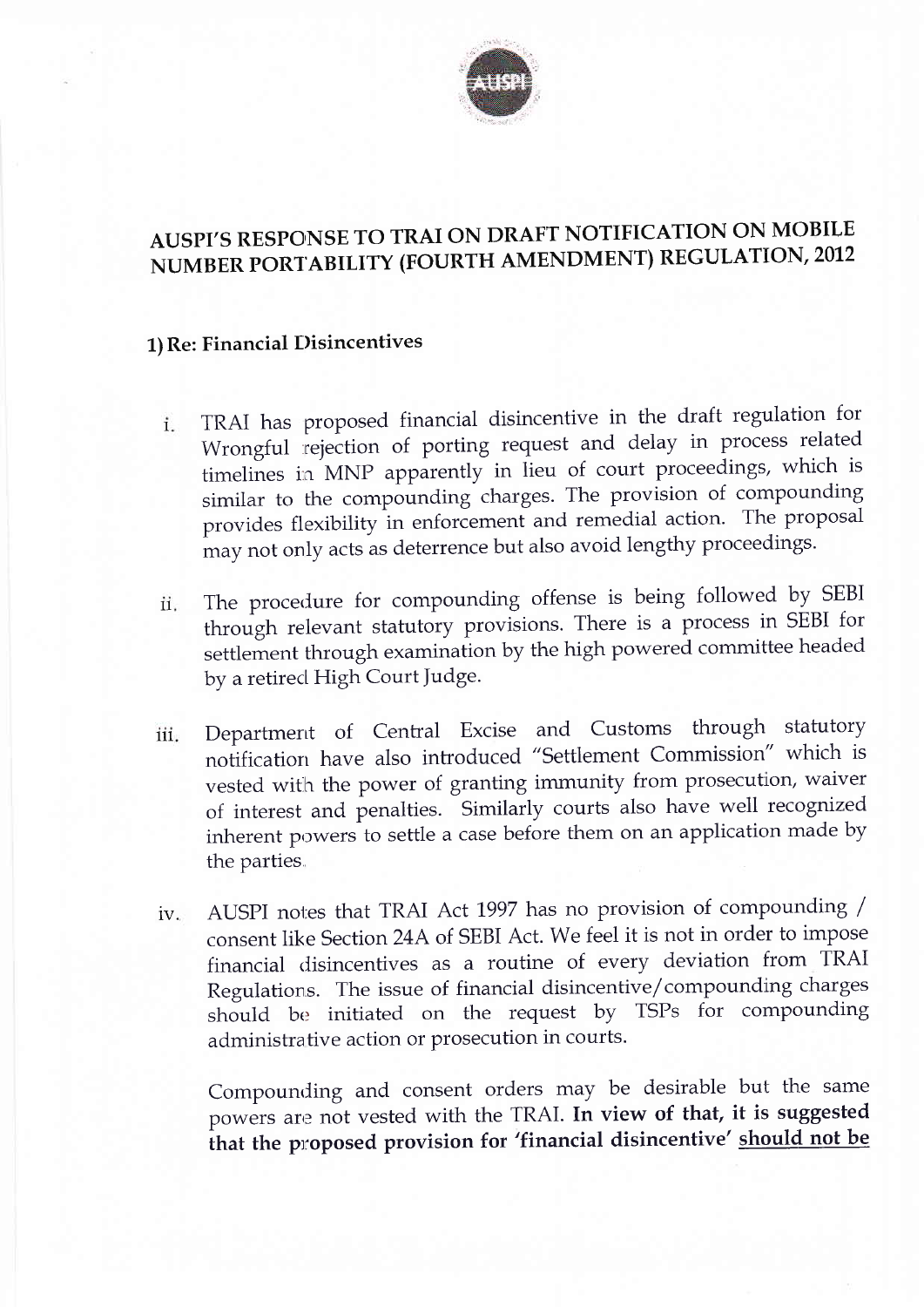

notified at this stage. The TRAI may get these provisions notified only when same have been approved by the Parliament through an Amendment of TRAI Act, 1997.

- $V_{\rm t}$ We suggest that while imposition of financial disincentive, the following should be considered for the purpose of passing compounding charges:
	- a. Whether violation is intentional
	- b. Gravity of charge i.e. charge like fraud, misrepresentation, nontransparency etc.
	- c. History of non-compliance. Good track record of the violator i.e. it had not been found guilty of similar or serious violations in the past.
	- d. Whether there were circumstances beyond the control of the party
	- e. Violation is technical and/or minor in nature and whether violation warrants penalty.
	- f. Consideration of the amount of subscribers' harm or service providers gain.
	- g. Processes which have been introduced since the violation to minimize future violations/lapses.
	- h. Economic benefits accruing to a party from delayed or avoided compliance.
	- i. Any other factors necessary in the facts and circumstances of the case.

Wrongful unintentional rejection of porting request and delay in process related tinrelines in MNP is minor/technical violation in nature and warrants no financial disincentive. The case for penalty arises only when any harm has been caused to subscribers due to willful violation by telecom service providers. We firmly believe that it is always better to have self discipline rather than stringent Regulations for every process.